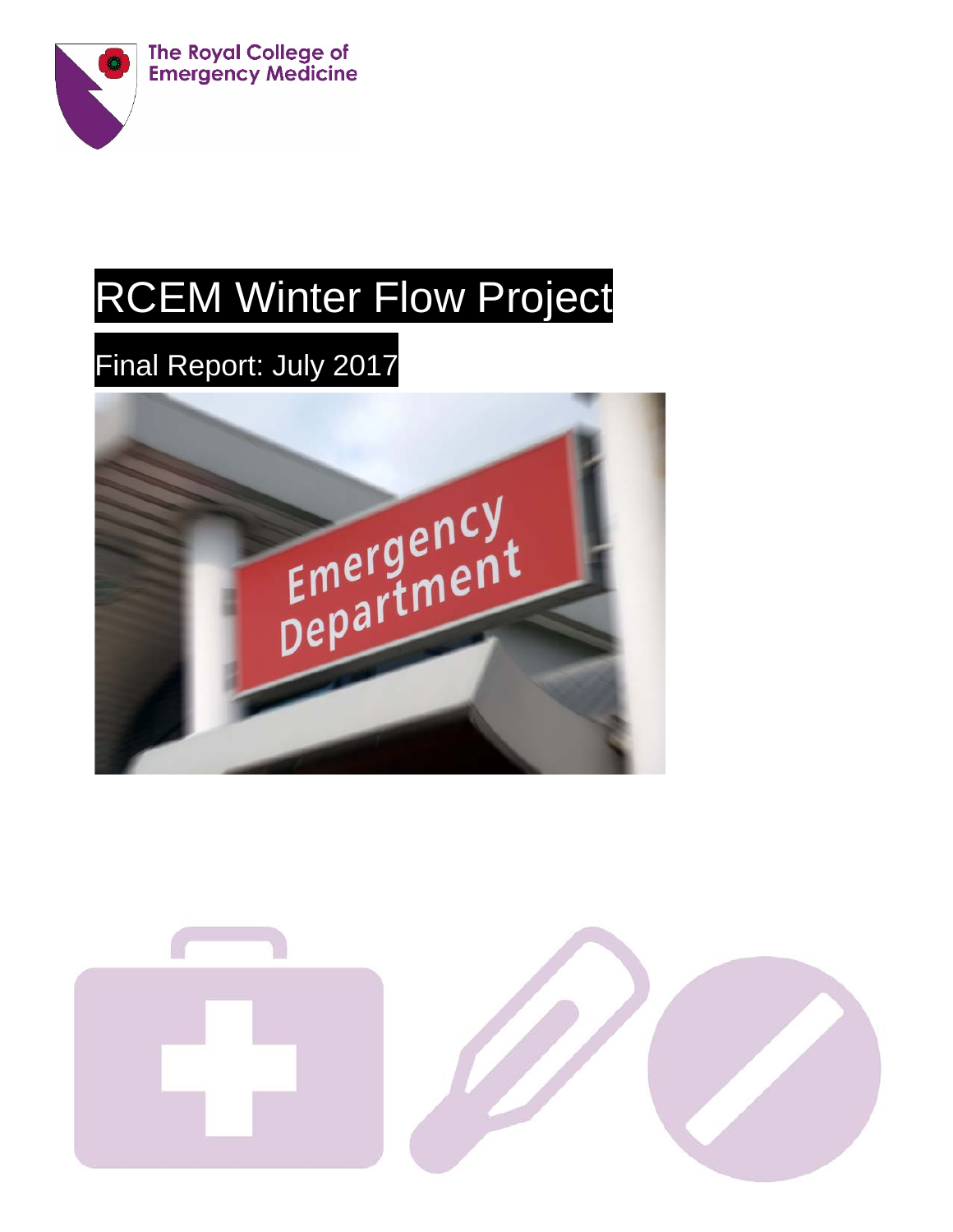# Introduction

In 2015 we launched the 'Winter Flow Project' in an effort to highlight the difficulties facing an NHS struggling with unprecedented financial difficulties and insufficient resources.

The project looked at patient flow within Emergency Departments (EDs) over the winter. It was a great success because of the generosity of its contributors, with over 50 NHS Trusts and Health Boards from across the UK submitting data over a six-month period. These data helped to provide a better understanding of system pressures and four-hour standard performance.

The findings enabled RCEM to broaden the debate around emergency medicine beyond the usual narrow focus on the four-hour standard and meant that providers, commissioners, the national press and governments in each of the countries of the UK were better informed about the challenges faced by staff working on the NHS frontline.

Given the success of the project, the College decided to repeat 'Winter Flow' for 2016/17. As was the case in 2015, each participating Trust/Board has submitted weekly data on attendances, four-hour standard performance, delayed transfers of care and cancelled elective operations. The data together better reflect pressures, constraints and consequences for system performance.

The data is aggregated to ensure the focus of consideration is the wider health care system rather than the performance of individual Trusts/Boards. Over 50 Trusts/Boards encompassing more than 60 separate sites submitted this data on a weekly basis since the beginning of October 2016.

Published on the Friday of each week following data collection, the summary data provided a current overview of 'winter pressures'. The College is grateful to the participants who represent Trusts/Boards of all sizes and geographical locations.

Unlike NHS England datasets, there is no suggestion that our project represents a complete or permanent scrutiny of the healthcare system. Our data includes all four countries of the UK, although the majority of participating sites lie within England. It is a just sample of Trusts/Boards, albeit a large and representative one.

The data has already been of immense value to the College and allows informed comment and analysis rather than just speculation.

The project has now reached its end point for 2017 (26 weeks) and it is therefore timely to present the data and our findings.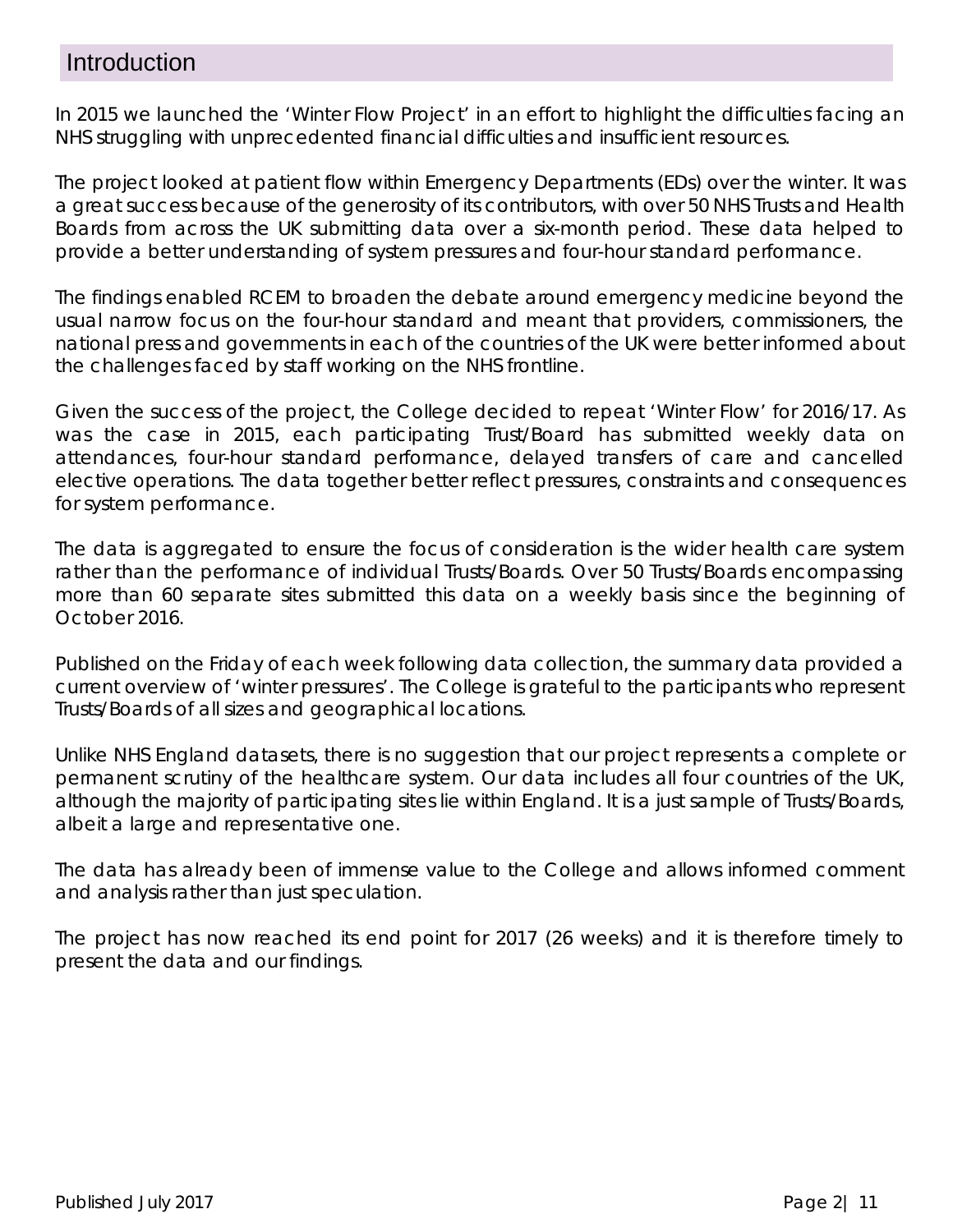#### **Summary of Findings**

- Four Hour Standard performance as a whole started at a lower point in 2016-17 than was the case in the previous year.<sup>[1](#page-2-0)</sup>
- The data recorded after Christmas saw a significant improvement in performance yet was still considerably short of the 95% set out in the NHS Constitution,<sup>[2](#page-2-1)</sup>
- Only 4 out of 60 of sites achieved an average of 95% Four Hour Performance over the period, however, 14 sites averaged over 90%.
- Over the course of the project there was a 1.86% increase in the number of acute beds in service. Last year the equivalent figure was 1.9%
- Although this difference may appear small, what this suggests is that the NHS providers participating in the project now have measurably less capacity to cope with surges in demand.
- NHS England figures have shown that while attendances at Type 1 departments actually went down in quarter four of 2016-17 compared with the same quarter of 2015-16;<sup>[3](#page-2-2)</sup> admissions went up,<sup>[4](#page-2-3)</sup> bed numbers went down,<sup>[5](#page-2-4)</sup> and general and acute bed occupancy went up.[6](#page-2-5)
- NHS England figures show that, the number of patients waiting more than twelve hours from decision to admit to admission rose from 695 to 1598 in quarter four of 2016-17.[7](#page-2-6)
- The overall proportion of acute beds occupied by DTOC patients has averaged 6.6% across Winter Flow contributors. Last year the equivalent figure was 6.1%.
- In short, providers have seen an increasing number of patients who require admission while hospital's capacity to adjust their bed stock to compensate has been diminished, as has the overall bed base.
- In addition, this situation has been made all the more difficult because the number of patients subject to delayed transfers of care has remained a persistent and growing problem.

<span id="page-2-0"></span><sup>1</sup> The 2015-16 project saw Four Hour Standard Performance start out at 90.28% whereas the starting point for 2016-17 was 84.14.%

<span id="page-2-1"></span><sup>2</sup> [NHS Constitution](https://www.gov.uk/government/uploads/system/uploads/attachment_data/file/480482/NHS_Constitution_WEB.pdf)

<span id="page-2-2"></span><sup>3</sup> [A&E Attendances and Emergency Admissions 2016-17](https://www.england.nhs.uk/statistics/statistical-work-areas/ae-waiting-times-and-activity/statistical-work-areasae-waiting-times-and-activityae-attendances-and-emergency-admissions-2016-17/) Type 1 attendances Quarter 4 2015-16 3,818,750, Type 1 attendances Quarter 4 2016-17 3,674,252.

<span id="page-2-3"></span><sup>4</sup> [A&E Attendances and Emergency Admissions 2016-17](https://www.england.nhs.uk/statistics/statistical-work-areas/ae-waiting-times-and-activity/statistical-work-areasae-waiting-times-and-activityae-attendances-and-emergency-admissions-2016-17/) Type 1 admissions Quarter 4 2015-16 1,045,021, Type 1 admissions Quarter 4 2016-17 1,045,455.

<span id="page-2-4"></span><sup>5</sup> [NHS England Bed Availability and Occupancy Data](https://www.england.nhs.uk/statistics/statistical-work-areas/bed-availability-and-occupancy/bed-data-overnight/) Bed availability Quarter 4 2016-16 131,561, bed availability Quarter 4 2016-17 131,060.

<span id="page-2-5"></span><sup>&</sup>lt;sup>6</sup> [NHS England Bed Availability and Occupancy Data](https://www.england.nhs.uk/statistics/statistical-work-areas/bed-availability-and-occupancy/bed-data-overnight/) General and acute bed occupancy Quarter 4 2016-16 91.2%, general and acute bed occupancy Quarter 4 2016-17 91.4%.

<span id="page-2-6"></span><sup>7</sup> [A&E Attendances and Emergency Admissions 2016-17](https://www.england.nhs.uk/statistics/statistical-work-areas/ae-waiting-times-and-activity/statistical-work-areasae-waiting-times-and-activityae-attendances-and-emergency-admissions-2016-17/)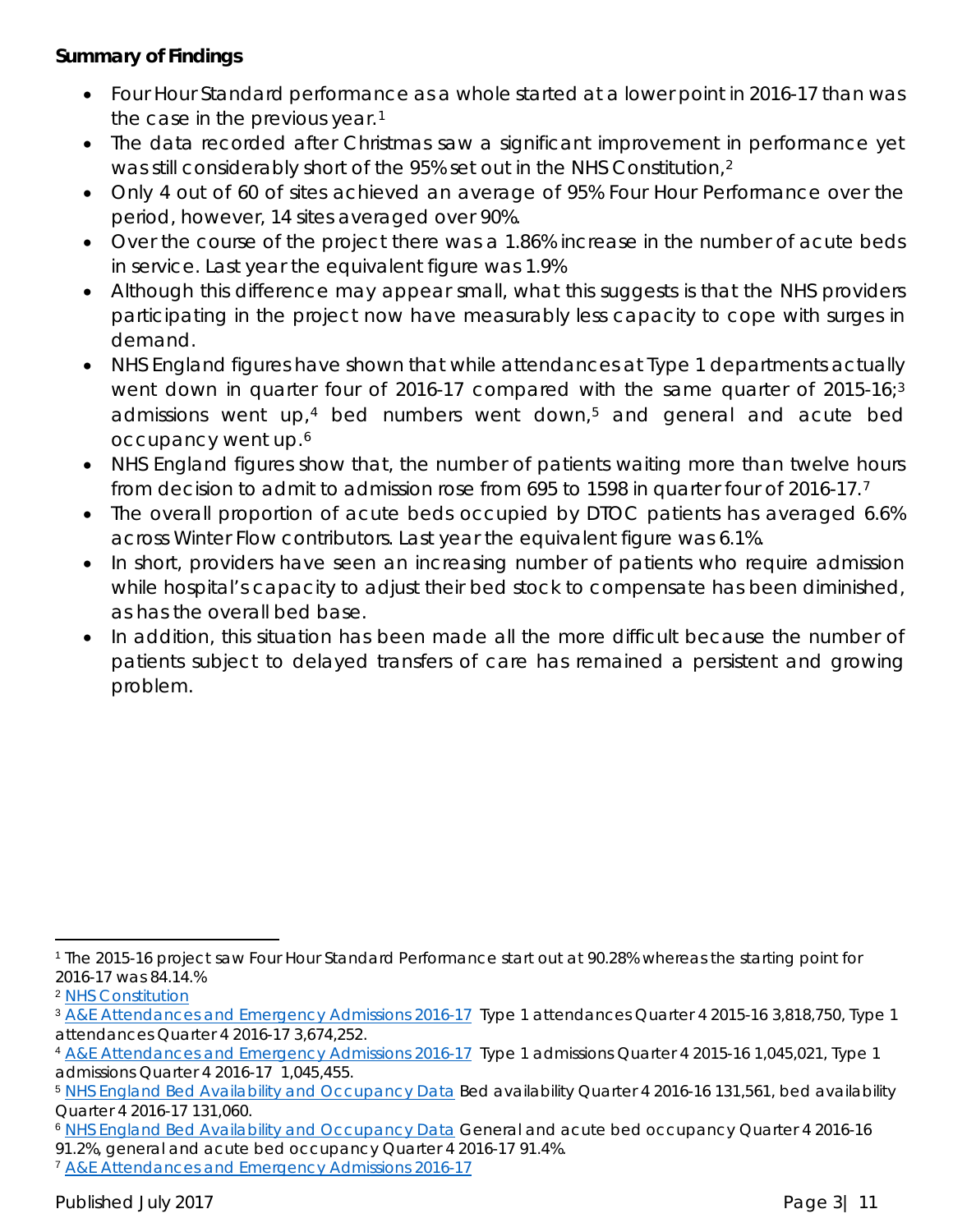60 locations contributed to this project for the full duration. The nation analysis of contributors is as follows:

| England | Scotland | Wales | Northern Ireland |
|---------|----------|-------|------------------|
|         |          |       |                  |

As an indication of size, the bed capacity of each of the contributing sites ranged from 94 to 1849.

The four measures reported on a weekly basis were;

- Four hour performance
- Acute bed stock
- DTOC instances
- Cancelled elective operations

#### **Four Hour Performance Standard**

60 sites each contributed 26 consecutive four hour performance scores. The range of performance against the Four Hour Standard was 48.66% to 99.46% with an overall average of 81.98%. The overall weekly trend was as follows:



A number of points can be made at this stage. Firstly, although performance as a whole started at a lower point in 2016-17 than was the case in the previous year<sup>[8](#page-3-0)</sup> the data recorded after Christmas saw a significant improvement in performance. This is in contrast to the near constant

Published July 2017 **Published July 2017** 

<span id="page-3-0"></span><sup>8</sup> The 2015-16 project saw Four Hour Standard Performance start out at 90.28% whereas the starting point for 2016-17 was 84.14.%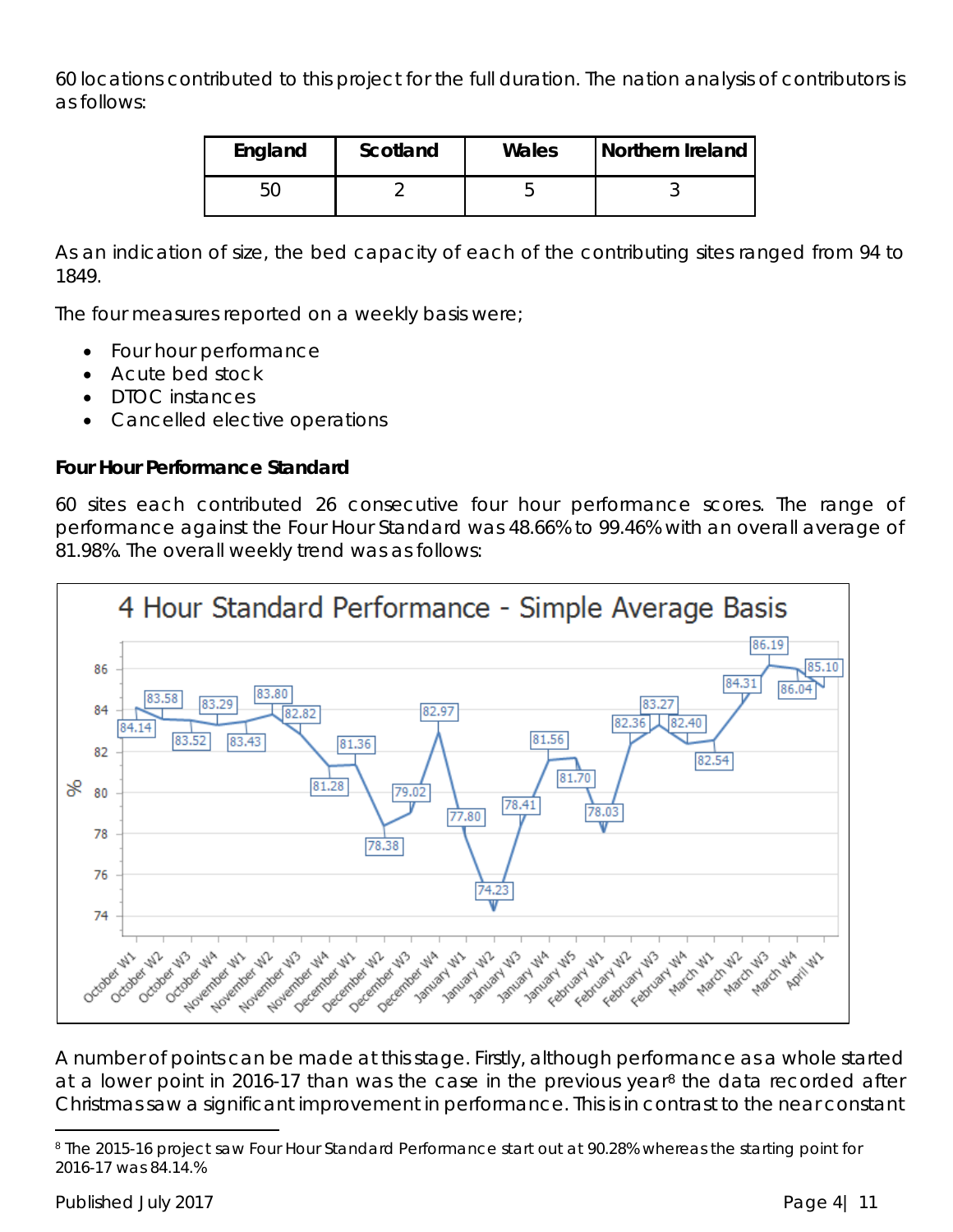deterioration that had been the case in 2015-16. This meant that the 2016-17 project saw performance in week 26 at 85.10% rather than the 83.03% as was the case in 2015-16. Although the cohort of UK wide Trusts and Boards contributing to the project was not identical in both years, the number of contributing NHS providers is broadly comparable.

While this improvement is good news, we are still considerably short of the 95% set out in the NHS Constitution,<sup>[9](#page-4-0)</sup> these figures should not be taken as evidence that the profound challenges facing NHS providers have been resolved. Quite clearly, they have not. Four-hour standard performance has more or less been in steady decline since 2010 and NHS England has not recorded a quarterly performance for Type 1 EDs over 95% since the second quarter of 2012- 13.[10](#page-4-1)

Only four sites achieved an average of 95% Four Hour Performance over the period, however, 14 sites averaged over 90%. The chart below shows the number of locations achieving the 95% target compared to a 90% performance level.



What this means is that this year only 23.33% of contributors have achieved an average of 90% or above over the first three months of the project. Last year the equivalent figure was 44%.

<span id="page-4-0"></span><sup>9</sup> [NHS Constitution](https://www.gov.uk/government/uploads/system/uploads/attachment_data/file/480482/NHS_Constitution_WEB.pdf)

<span id="page-4-1"></span><sup>10</sup> [NHS England A&E Statistics](https://www.england.nhs.uk/statistics/wp-content/uploads/sites/2/2016/06/Quarterly-timeseries-Nov-2016-1.xls)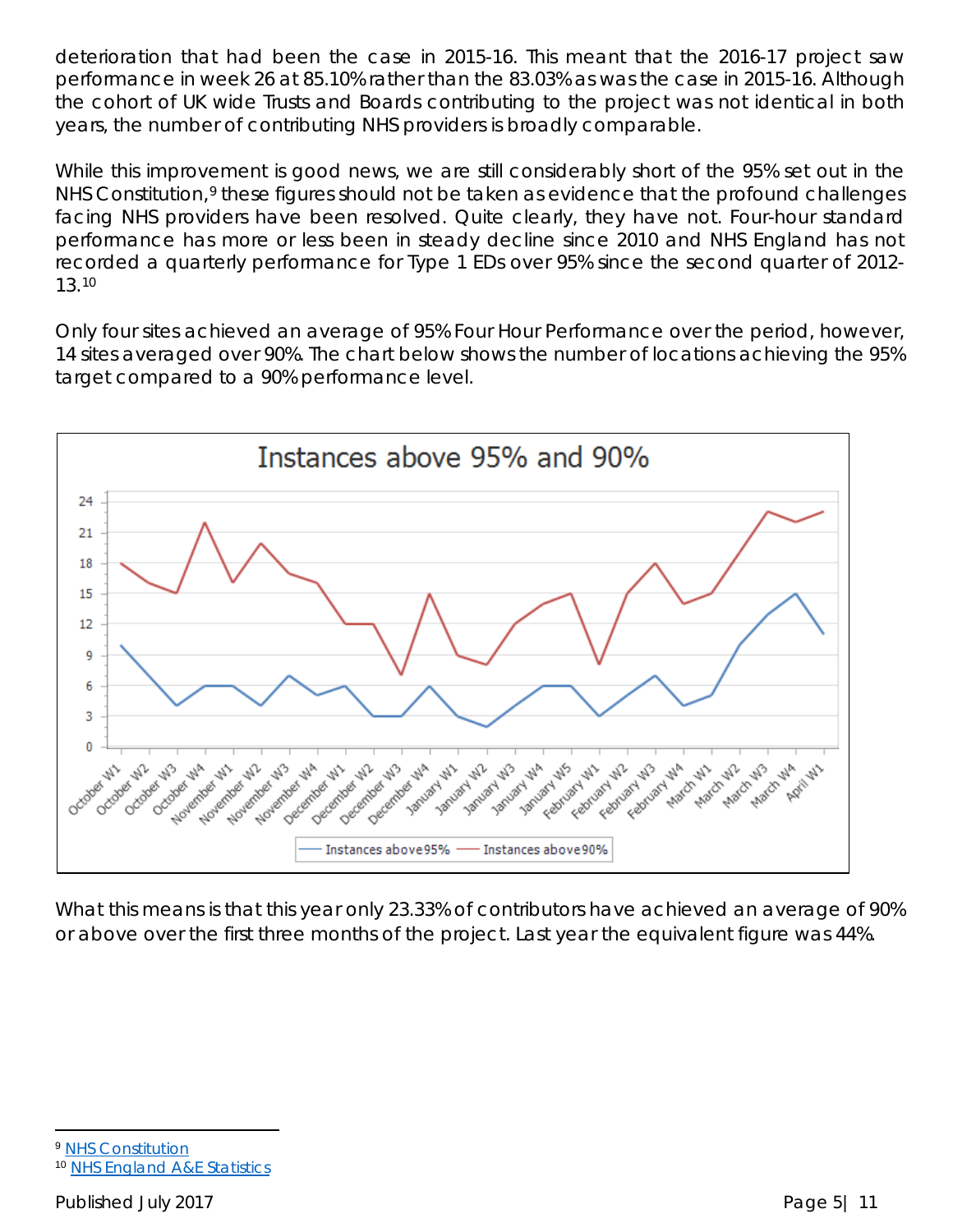

This break down of four-hour performance by region illustrates the extent of variation across the UK nations. It also illustrates the extent to which – with the exception of Scotland – Four Hour Standard performance of 95% remains aspirational at best. It should be noted that contributors in Scotland and Wales received winter pressures money from their respective governments whereas contributors in England and Northern Ireland did not.

In our interim report, we noted that much of the usual performance differences between England and Wales appeared to have dissipated.[11](#page-5-0) However, on the evidence of this data set the disparity between the two nations appears to have reasserted itself. The gap between England and Wales is now around 5% whereas at the project's interim point this was as little as 0.46%.

It is also worth stating that on this evidence, Scotland, England and Northern Ireland all recorded improvements in the Four Hour Standard performance compared with the projects interim point.[12](#page-5-1) This goes some way to explain the uplift in overall performance recorded in the latter part of the project.

<span id="page-5-0"></span> $\overline{a}$ <sup>11</sup> The Winter Flow Interim Report noted Four Hour Standard performance at 82.65% in England and 82.19% in Wales.

<span id="page-5-1"></span><sup>12</sup> Scotland 0.26% England 0.05% Northern Ireland 1.6%.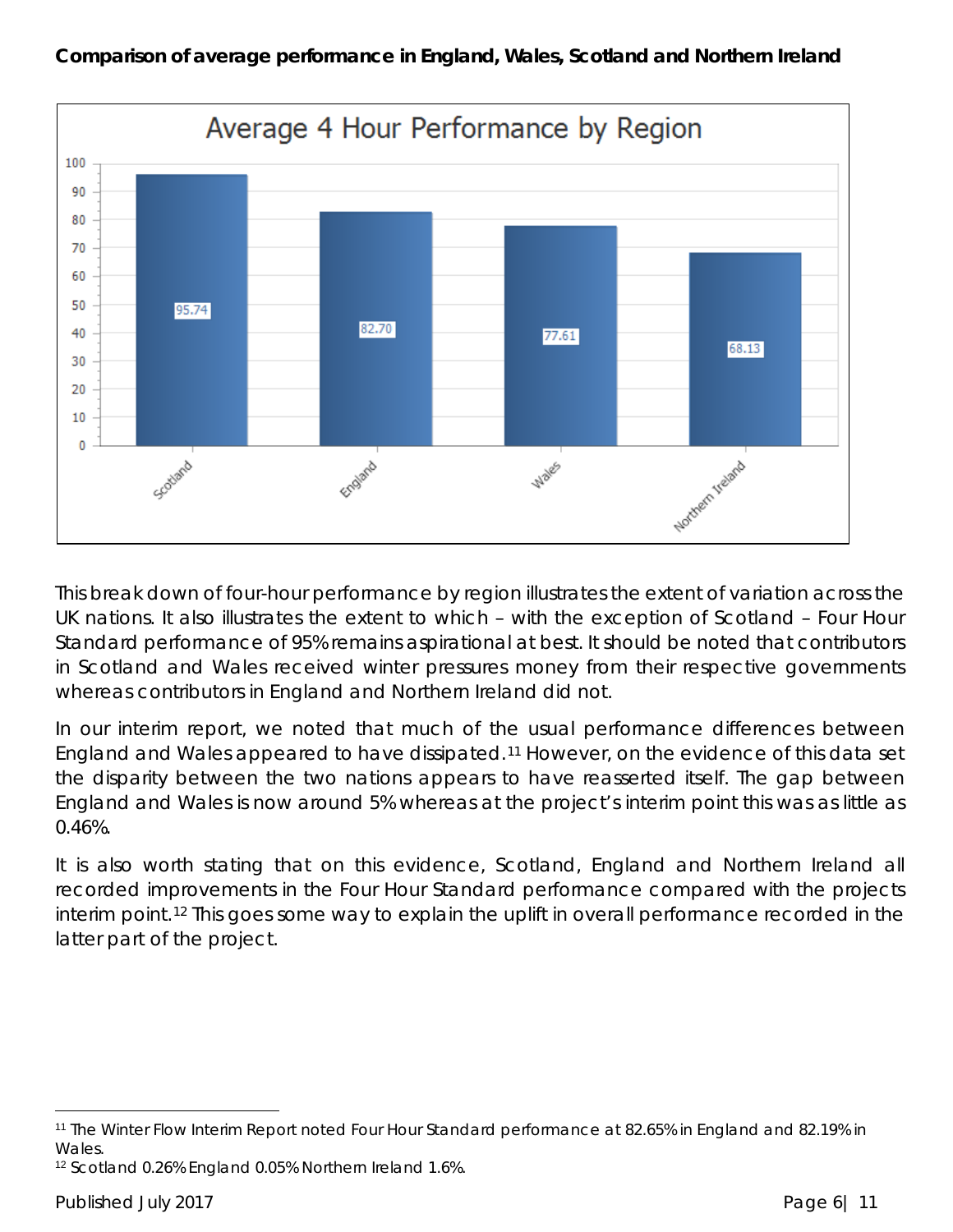#### **Acute Bed Stock**



The overall profile of bed stock over the period was as follows:

#### **Active Bed Management**

Over the project as a whole 52 of our 60 contributing sites were able to flex their acute bed stock to some extent to meet demand.

The extent to which the individual participating sites flexed their bed stock (minimum to maximum) to meet demand is shown in the table below:

|                 | No flexing | $2-5%$ | 5-10%     | 10-15% | 15-20% |
|-----------------|------------|--------|-----------|--------|--------|
| Number of Sites |            |        | ົດ<br>ں ے | 11     |        |

Over the course of the project there was a 1.86% increase in the number of acute beds in service. Last year the equivalent figure was 1.9%. Although this difference may appear small, what this suggests is that the NHS providers participating in the project now have measurably less capacity to cope with surges in demand. What this means for patients is that our hospitals are now even more likely to reach capacity, and those same patients are more likely to find themselves waiting on trollies as a result.

Figures published by NHS England support this analysis. While attendances at Type 1 departments actually went down in quarter four of 2016-17 compared with the same quarter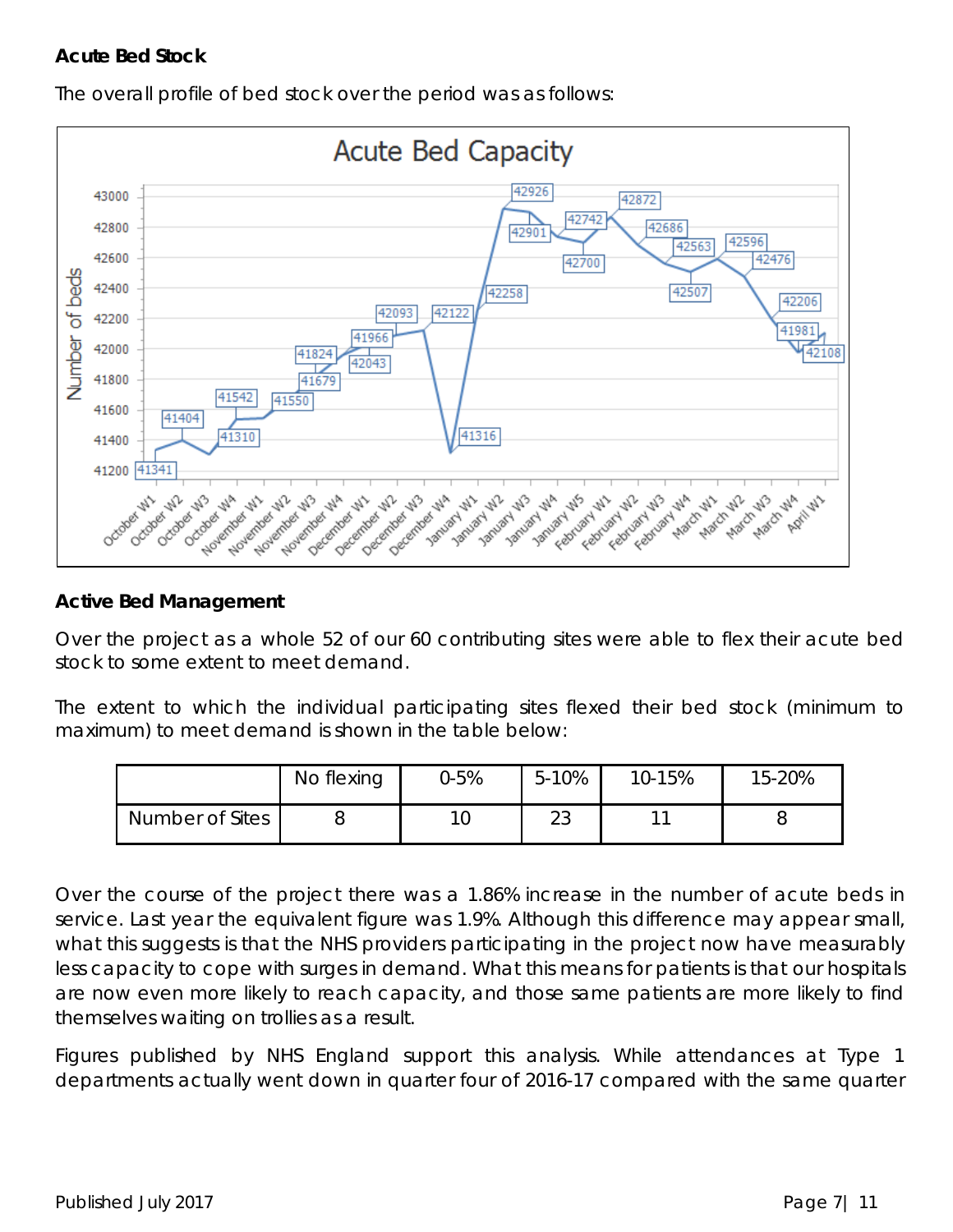of 2015-16;<sup>[13](#page-7-0)</sup> admissions went up,<sup>[14](#page-7-1)</sup> bed numbers went down,<sup>[15](#page-7-2)</sup> and general and acute bed occupancy went up.[16](#page-7-3) As a result, the number of patients waiting more than twelve hours from decision to admit to admission rose from 695 to 1598 in the same period.[17](#page-7-4) This is an increase of 230%.

## **Delayed Transfer of Care DTOC**

The overall proportion of acute beds occupied by DTOC patients has averaged 6.6%. Last year the equivalent figure was 6.1%. This too is borne out by the wide picture. Figures released by NHS England have shown that the numbers of patients subject to DTOC continue their upward trend. In quarter four of 2016-17, 20,560 recorded delays whereas in the same quarter on 2015- 16 there were 17,136. This is an increase of 19.98%.[18](#page-7-5)



<span id="page-7-0"></span> $\overline{a}$ 13 [A&E Attendances and Emergency Admissions 2016-17](https://www.england.nhs.uk/statistics/statistical-work-areas/ae-waiting-times-and-activity/statistical-work-areasae-waiting-times-and-activityae-attendances-and-emergency-admissions-2016-17/) Type 1 attendances Quarter 4 2015-16 3,818,750, Type 1 attendances Quarter 4 2016-17 3,674,252.

<span id="page-7-1"></span><sup>14</sup> [A&E Attendances and Emergency Admissions 2016-17](https://www.england.nhs.uk/statistics/statistical-work-areas/ae-waiting-times-and-activity/statistical-work-areasae-waiting-times-and-activityae-attendances-and-emergency-admissions-2016-17/) Type 1 admissions Quarter 4 2015-16 1,045,021, Type 1 admissions Quarter 4 2016-17 1,045,455.

<span id="page-7-2"></span><sup>15</sup> [NHS England Bed Availability and Occupancy Data](https://www.england.nhs.uk/statistics/statistical-work-areas/bed-availability-and-occupancy/bed-data-overnight/) Bed availability Quarter 4 2016-16 131,561, bed availability Quarter 4 2016-17 131,060.

<span id="page-7-3"></span><sup>16</sup> [NHS England Bed Availability and Occupancy Data](https://www.england.nhs.uk/statistics/statistical-work-areas/bed-availability-and-occupancy/bed-data-overnight/) General and acute bed occupancy Quarter 4 2016-16 91.2%, general and acute bed occupancy Quarter 4 2016-17 91.4%.

<span id="page-7-4"></span><sup>17</sup> [A&E Attendances and Emergency Admissions 2016-17](https://www.england.nhs.uk/statistics/statistical-work-areas/ae-waiting-times-and-activity/statistical-work-areasae-waiting-times-and-activityae-attendances-and-emergency-admissions-2016-17/) 

<span id="page-7-5"></span><sup>18</sup> [Delayed Transfers of Care Data 2016-17](https://www.england.nhs.uk/statistics/statistical-work-areas/delayed-transfers-of-care/2016-17-data/)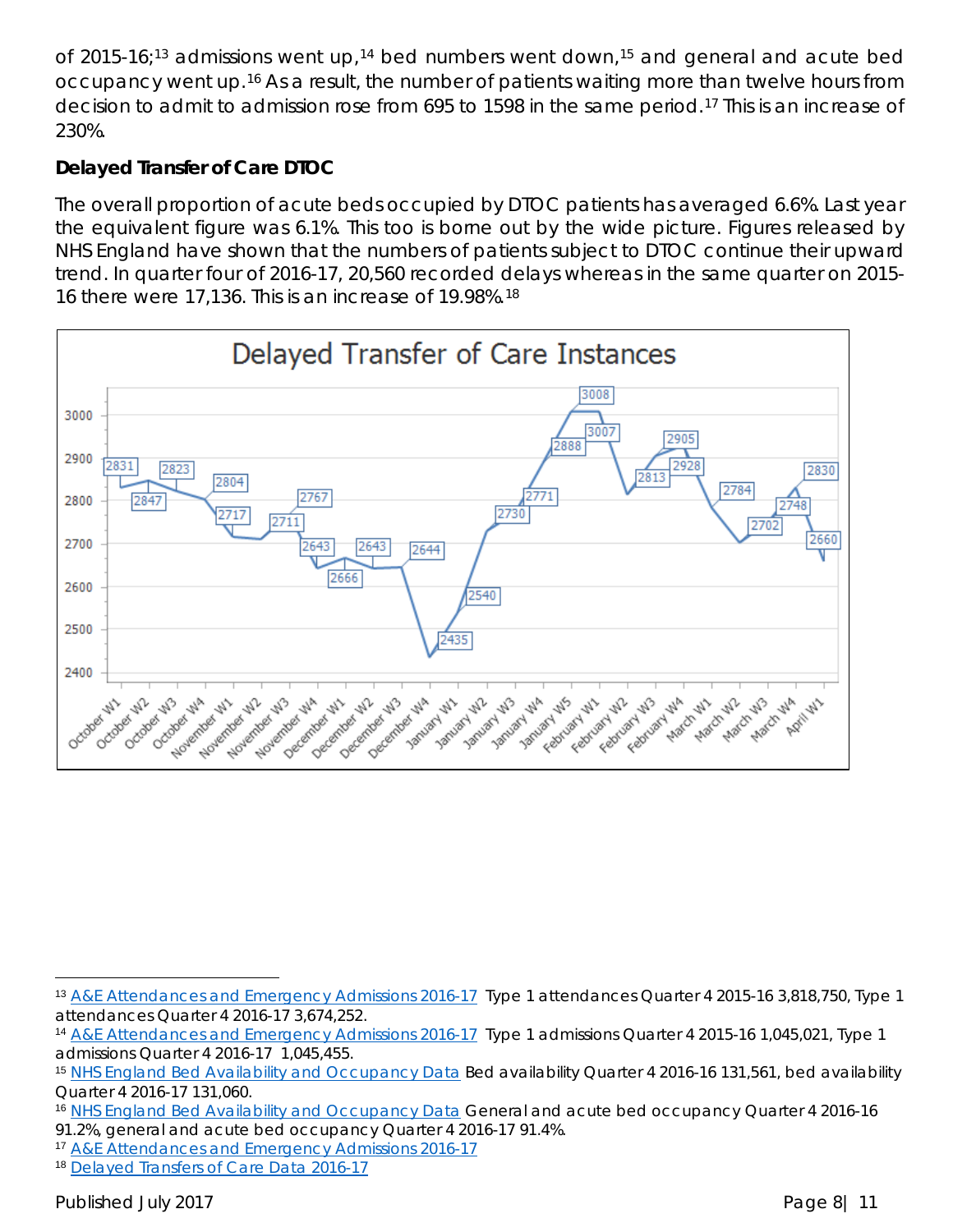

The overall picture of Cancelled Electives was as follows:

### **Further Analysis**

What much of the information presented so far illustrates quite clearly is that Emergency Departments across UK, and the hospitals they work within have had a distinctly challenging winter. Providers have seen an increasing number of patients who require admission while hospital's capacity to adjust their bed stock to compensate has been diminished, as has the overall bed base. In addition, this situation has been made all the more difficult because the number of patients subject to delayed transfers of care has remained a persistent and in some respects a growing problem.

In order to look in more detail at these issues we asked Winter Flow contributors to tell us what were the main constraints on their ability to adjust their bed stock; how, in their opinion, delayed transfers could be improved and what were the main challenges they faced in maintaining Four Hour Standard performance.

There is, as is to be expected, a good deal of variation in these responses. Nonetheless, what they have to say is as clear as it is eye opening. Some talk about the problems of recruiting or retaining sufficient clinical staff – nurses and doctors – as a significant constraint on their ability to provide beds for their patients. Others simply talk about wrestling with financial challenges or state openly that bed occupancy has hovered at or above 95%. As we have pointed out repeatedly throughout the course of this year's Winter Flow Project, such bed occupancy levels are both a logistical problem for the hospitals concerned and place patients at significant risk.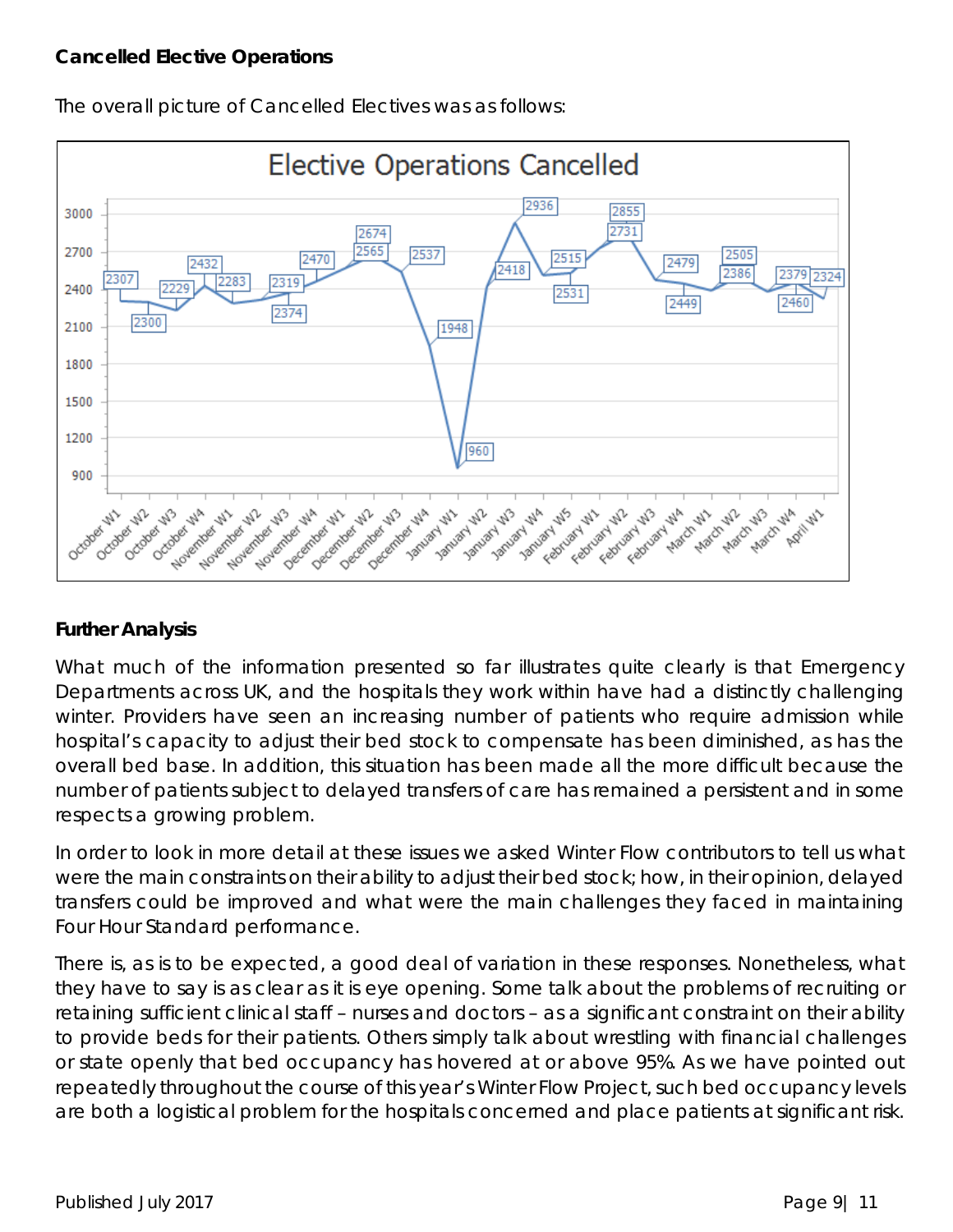This though is not the whole picture. The providers participating in the project have told us repeatedly that problems in social care provision are impeding bed management and patient flow. Moreover, when asked what could be best done to improve things, the most common answers to this question were the integration of health and social care and the implementation of a 'discharge to assess' model.[19](#page-9-0)

While NHS England and others are right to point out that there are places where this approach has been particularly successful<sup>[20](#page-9-1)</sup> this also serves to underline that as the NHS seeks to operate at ever higher rates of bed occupancy we are increasingly asking questions of our social care provision. The ability to answer those questions, and provide Four Hour Standard performance as mandated by the NHS Constitution<sup>[21](#page-9-2)</sup> requires that hospitals and social care providers plan effectively to build 'capacity to deal with the demand faced, rather than the demand that is hoped-for<sup>'22</sup>, but it also puts the onus on Governments to give them the resources to make those plans a reality.

<span id="page-9-0"></span><sup>19</sup> [NHS England Quick Guide to Discharge to Assess](http://www.nhs.uk/NHSEngland/keogh-review/Documents/quick-guides/Quick-Guide-discharge-to-access.pdf)

<span id="page-9-1"></span><sup>&</sup>lt;sup>20</sup> [NHS England Quick Guide to Discharge to Assess](http://www.nhs.uk/NHSEngland/keogh-review/Documents/quick-guides/Quick-Guide-discharge-to-access.pdf) & [NHS Improvement](https://improvement.nhs.uk/resources/discharge-assess/)

<span id="page-9-2"></span><sup>21</sup> [NHS Constitution](https://www.gov.uk/government/publications/the-nhs-constitution-for-england)

<span id="page-9-3"></span><sup>&</sup>lt;sup>22</sup> Transforming urgent and emergency care services in England: Safer, faster, better: good practice in delivering [urgent and emergency care](https://www.england.nhs.uk/wp-content/uploads/2015/06/trans-uec.pdf)